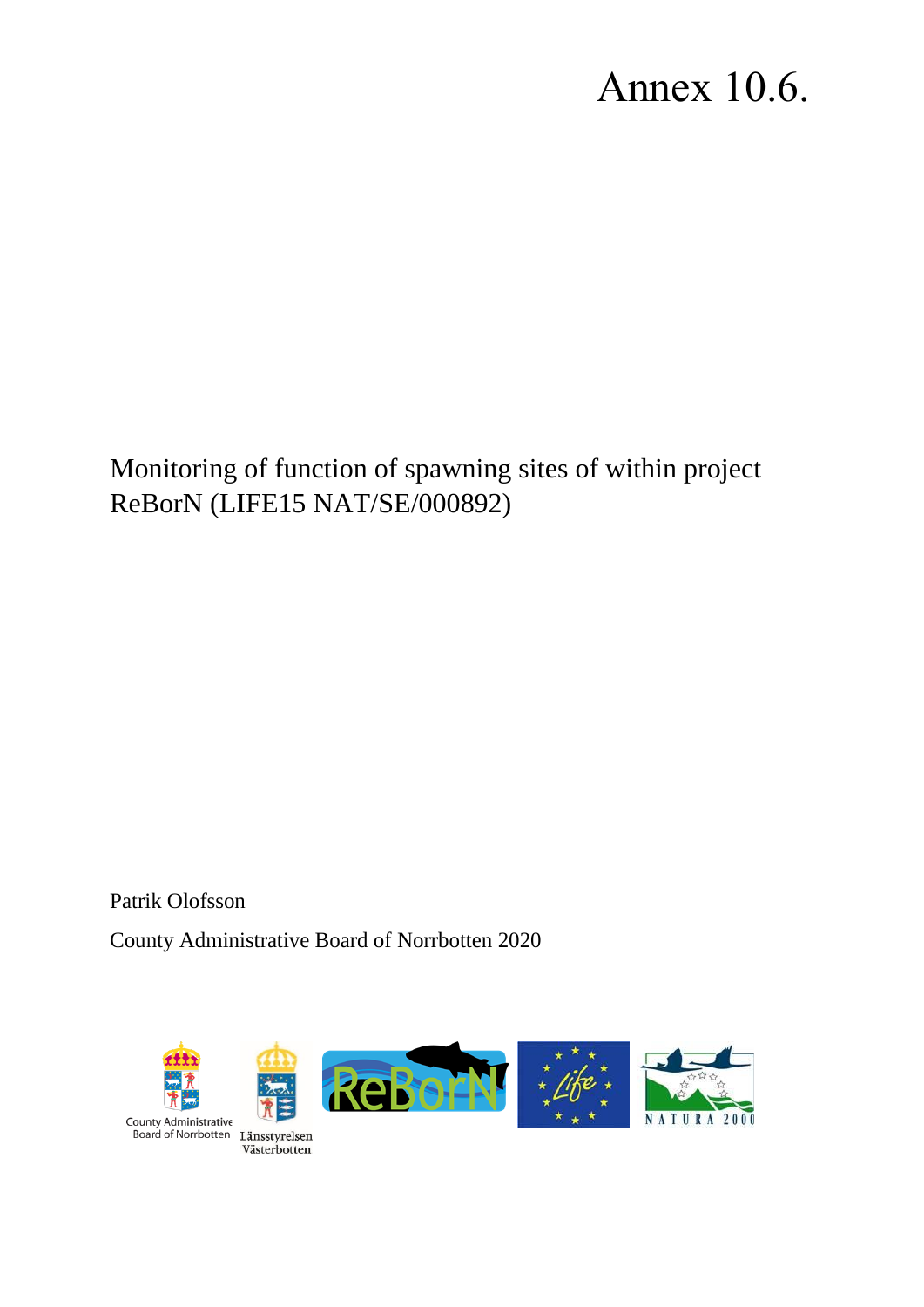## <span id="page-1-0"></span>**Table of contents**

<span id="page-1-1"></span>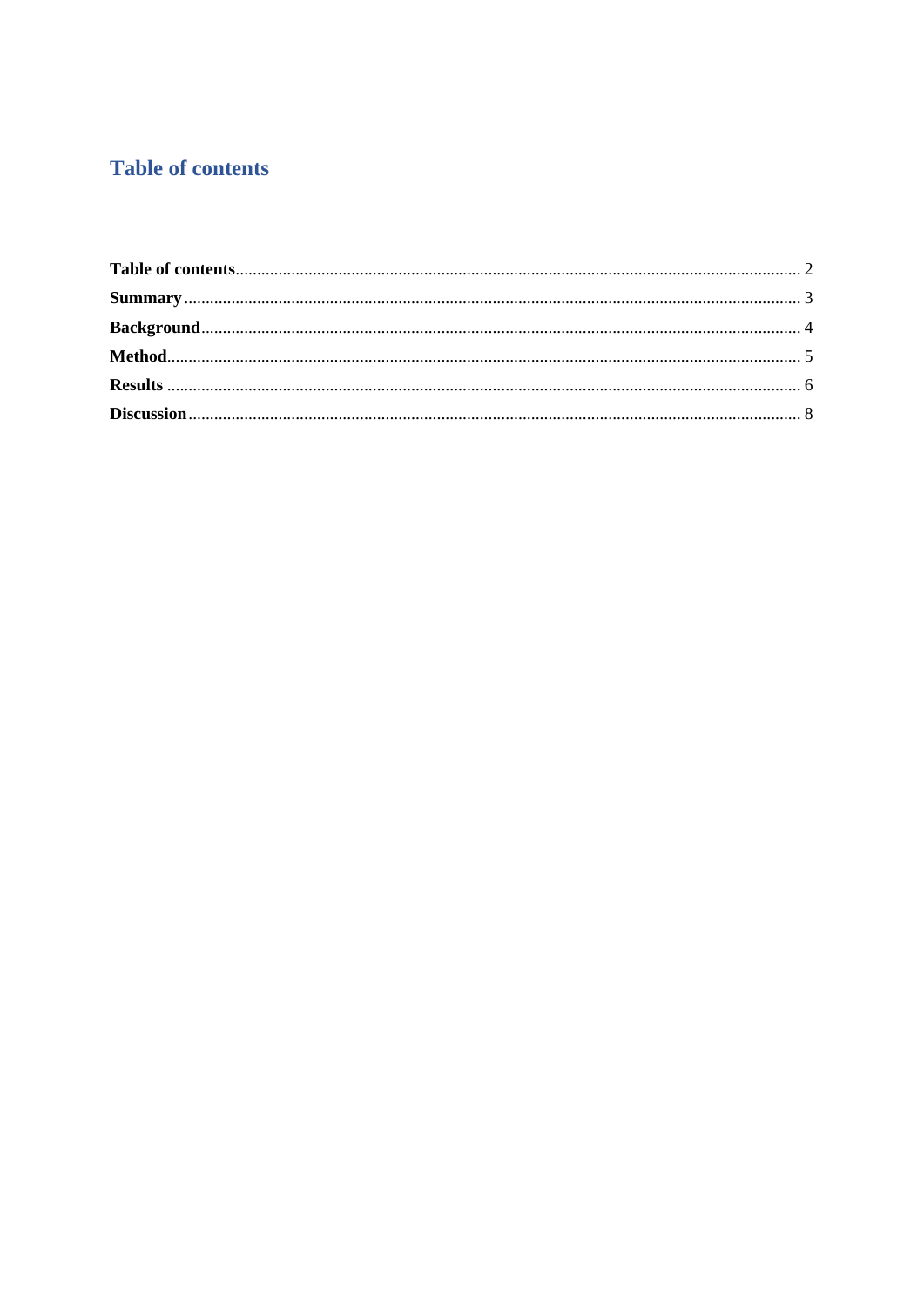#### **Summary**

To monitor one of the expected results, that the number of spawning sites (Fig. 1) for Atlantic salmon and brown trout will increase and to ensure that the sites are functional and used by the targeted fish species we have monitored a sample of created spawning sites within the project.

During 2016-2020 we have monitored 152 different spawning areas in 12 different rivers in the Counties of Norrbotten and Västerbotten. Some of the areas have been monitored more than one year and a total of 289 unique monitoring visits have been done. The results show that spawning has occurred on 161 out of 289 (55,7 %) occasions.



*Figure 1. Spawning salmon at a restored spawning area in river Linaälven 2018. Photo: Mikael Nilsson, Fiskmiljö Nord AB*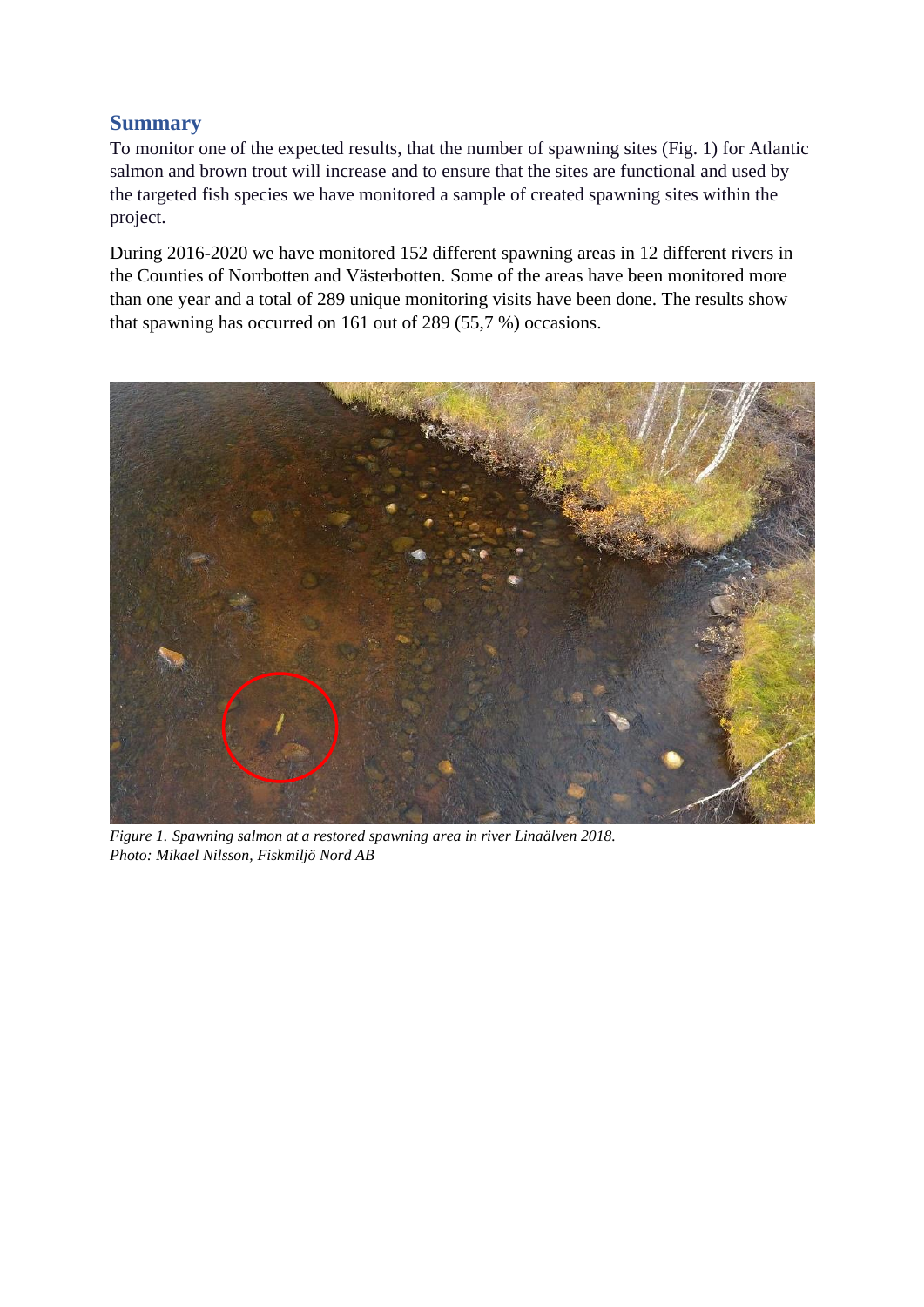#### <span id="page-3-0"></span>**Background**

One of the objectives in the ReBorN project was to create 2300 spawning sites.

To control their function, a minimum of 30 restored spawning areas will be visited during year 3, 4 and 5 of the project.

This action is necessary to monitor one of the expected results of action C.2., i.e. that the number of spawning sites for Atlantic salmon and brown trout will increase. Although the number of spawning sites restored during the project is known, we need to ensure that the sites are functional and really used by the targeted fish species.

<span id="page-3-1"></span>A spawning site (bed) is considered to be around 6  $m<sup>2</sup>$  in size, based on smaller brooks. In larger rivers huge spawning areas can be created and they can be as large as  $2000 \text{ m}^2$ . In order to be able to compare the results from both smaller and larger rivers it is the term area that is mainly used in this report.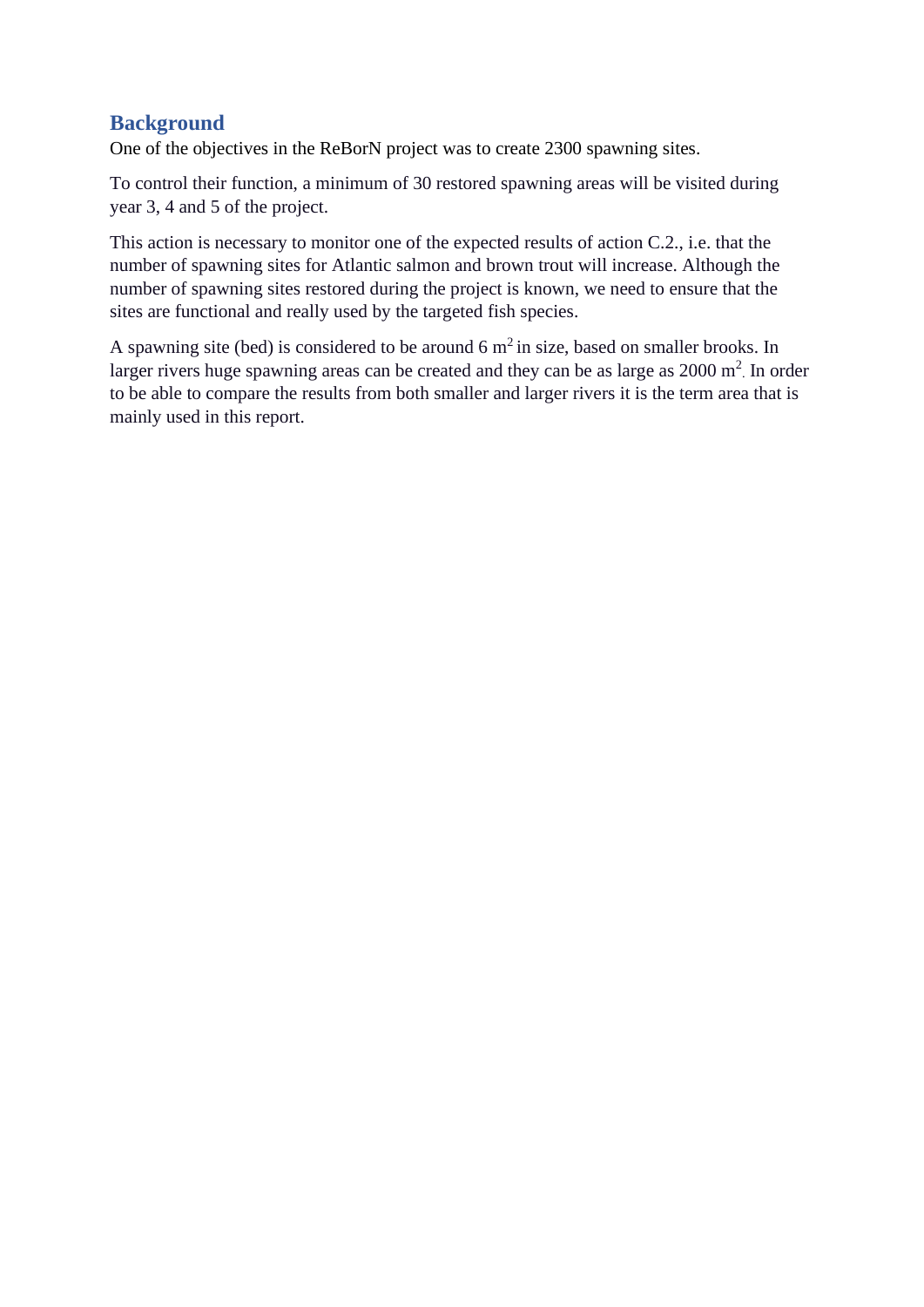#### **Method**

<span id="page-4-0"></span>By using waders and bathyscope the created/restored spawning areas and sites are visually checked whether they have been used by salmon and/or trout. It is possible to see spawning fish at the sites if they are functional, and it is also possible to see tracks in the gravel from previously spawning fish (spawning pits). The action is done during September and October, which is the spawning time of salmon and trout.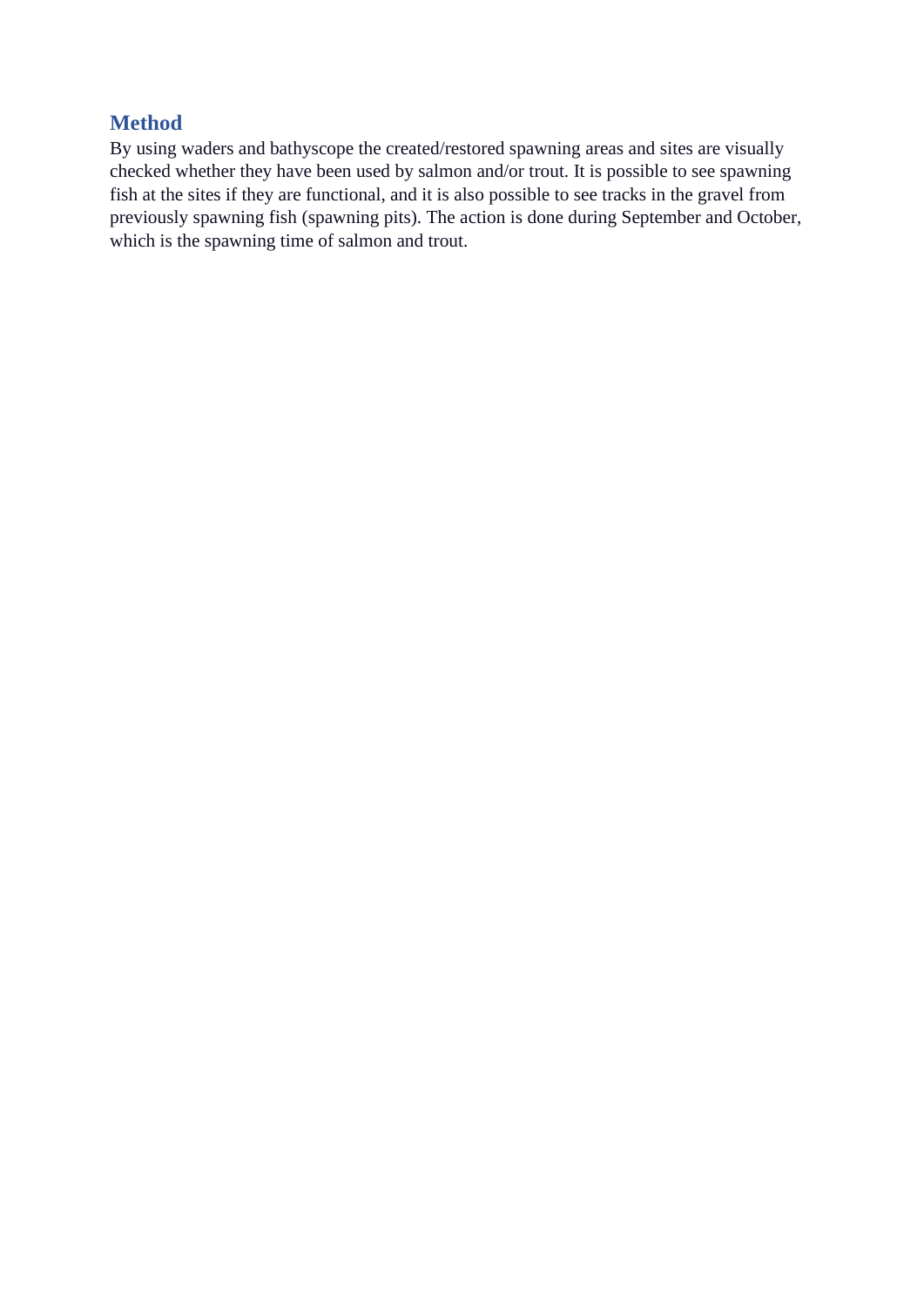### **Results**

In the County of Norrbotten 82 unique monitoring visits have been conducted in 10 different rivers between 2017 – 2020 (Table 1).

| <b>River</b>                                                | 2017 (number of<br>used spawning<br>areas) | 2018 (number of<br>used spawning<br>areas) | $\circ$<br>2019 (number of<br>used spawning<br>areas) | 2020 (number of<br>used spawning<br>areas) |
|-------------------------------------------------------------|--------------------------------------------|--------------------------------------------|-------------------------------------------------------|--------------------------------------------|
| River Vassaraälven<br>(within project area<br>Kalixälven)   | 3 of 5                                     | 14 of 26                                   | Not monitored                                         | 21 of 31                                   |
| River Linaälven (within<br>project area Kalixälven)         | $0$ of $1$                                 | $2$ of $3$                                 | Not monitored                                         | Not monitored                              |
| River Stockforsälven<br>(within project area<br>Piteälven)  | Not monitored                              | 1 of 3                                     | $2$ of $3$                                            | Not monitored                              |
| River Vitbäcken (within<br>project area Piteälven)          | Not monitored                              | Not monitored                              | $1$ of $2$                                            | Not monitored                              |
| River Åbyälven                                              | Not monitored                              | 1 of 2                                     | $2$ of $2$                                            | Not monitored                              |
| River Byskeälven                                            | Not monitored                              | 1 of 3                                     | Not monitored                                         | Not monitored                              |
| River Långträskälven<br>(within project area<br>Byskeälven) | Not monitored                              | Not monitored                              | $1$ of $2$                                            | Not monitored                              |
| River Råneälven                                             | Not monitored                              | Not monitored                              | $2$ of $3$                                            | Not monitored                              |
| River Rutnajoki (within<br>project area Råneälven)          | Not monitored                              | $1$ of $2$                                 | $2$ of $2$                                            | Not monitored                              |
| River Solälven (within<br>project area Råneälven)           | Not monitored                              | 1 of 2                                     | Not monitored                                         | Not monitored                              |
| Total number of<br>monitored spawning<br>areas              | 6                                          | 41                                         | 14                                                    | 21                                         |
| Total number of<br>confimed use of<br>spawning areas        | 3                                          | 21                                         | 10                                                    | 31                                         |

**Table 1.** Number of spawning areas in the County of Norrbotten where spawning has occurred.

In the project area Piteälven spawning areas have been monitored at eight occasions and on four of those spawning had occurred.

In the project area Åbyälven spawning areas have been monitored at four occasions and on three of those spawning had occurred.

In the project area Byskeälven spawning areas have been monitored at five occasions and on two of those spawning had occurred.

In the project area Råneälven spawning areas have been monitored at nine occasions and on six of those spawning had occurred.

In the project area Kalixälven spawning areas have been monitored at 62 occasions and on 38 of those spawning had occurred. In river Vassaraälven a more detailed study has been done (Table 2.).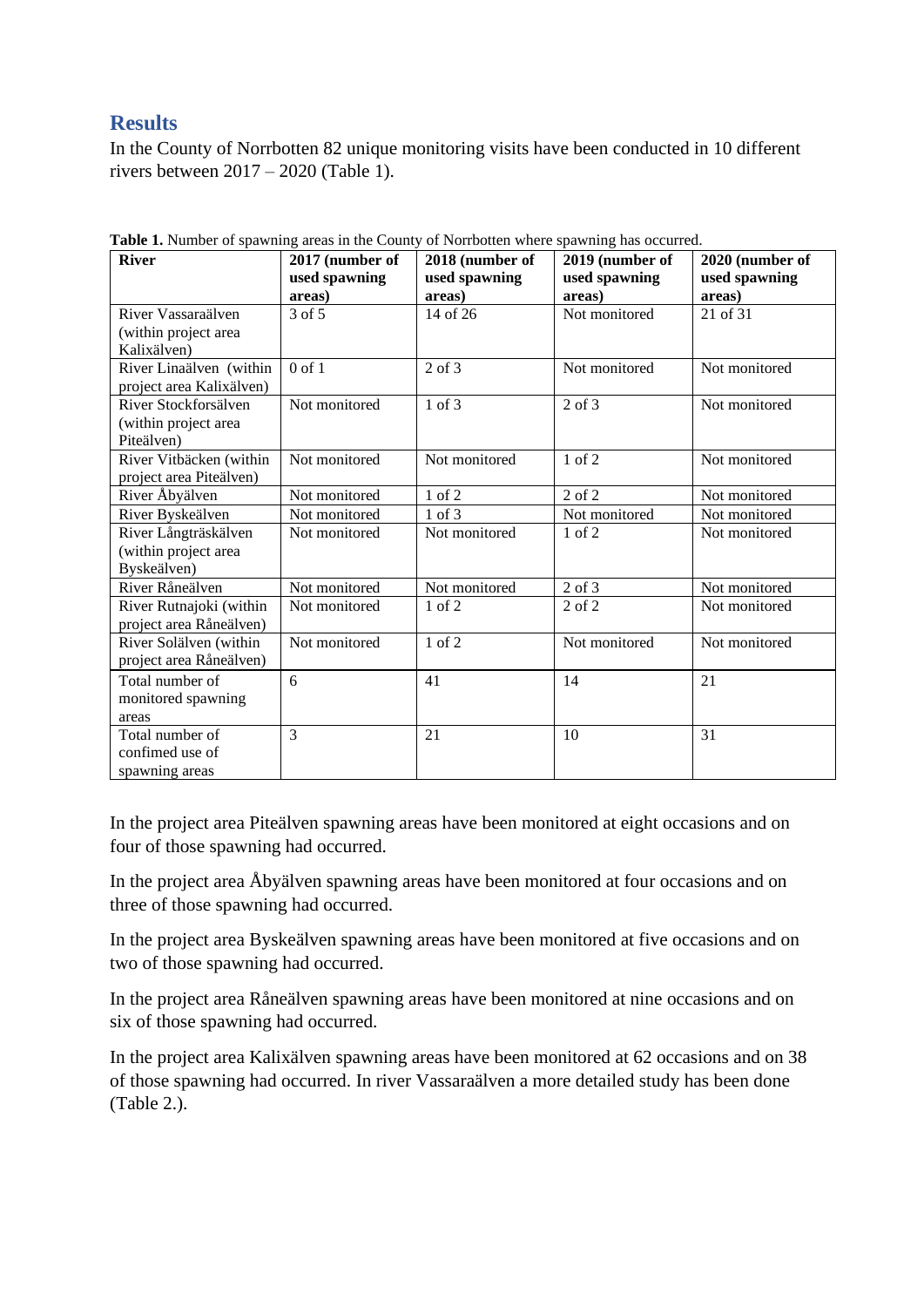| <b>River Vassaraälven</b> | 2017  | 2018  | 2020  |
|---------------------------|-------|-------|-------|
| No. of spawning areas     |       | 26    | 31    |
| No. of spawning sites     | 55    | 175   | 227   |
| No. of spawning at area   | 3     | 14    | 21    |
| No. of spawning pits      | 11    | 30    | 60    |
| Spawning/area             | 60,0% | 53,8% | 67,7% |
| Spawning/site             | 20,0% | 17,1% | 26,4% |

**Table 2.** Results from monitored spawning areas and spawning sites in River Vassaälven.

During 2020, 31 spawning areas consisting of 227 different spawning sites where visited. There where traces of spawning activity in 21 of the areas and the total number of spawning activities where 60 (different spawning pits). Spawning had occurred on 67,7 % of the areas and on 26,4 % of the different spawning sites.

In the County of Västerbotten 197 unique monitoring visits have been conducted in two different rivers between 2016 – 2020 (Table 3.).

| <b>River</b>                                               | 2016 (number<br>of used<br>spawning | 2017 (number<br>of used<br>spawning | 2018 (number<br>of used<br>spawning | 2019 (number<br>of used<br>spawning | 2020 (number<br>of used<br>spawning |
|------------------------------------------------------------|-------------------------------------|-------------------------------------|-------------------------------------|-------------------------------------|-------------------------------------|
|                                                            | areas)                              | areas)                              | areas)                              | areas)                              | areas)                              |
| Lögdeälven                                                 | 6 of 6                              | $1$ of $1$                          | 11 of 15                            | 17 of 40                            | 5 of 14                             |
| Mjösjöån                                                   | Not monitored                       | 3 of 3                              | Not monitored                       | 17 of 59                            | 25 of 59                            |
| Total number<br>of monitored<br>spawning<br>areas          | 6                                   | 4                                   | 15                                  | 99                                  | 73                                  |
| Total number<br>of confimed<br>use of<br>spawning<br>areas | 6                                   | 4                                   | 11                                  | 34                                  | 30                                  |

**Table 3.** Number of spawning sites in the County of Västerbotten where spawning has occurred.

In river Lögdeälven spawning areas have been monitored at 76 occasions and on 40 of those spawning had occurred.

In river Mjösjöån spawning areas have been monitored at 161 occasions and on 45 of those spawning had occurred.

In total 152 different spawning areas have been monitored between  $2016 - 2020$  in the two counties and a total of 289 unique monitoring visits have been done. Traces of spawning activity have been noticed on 161 (55,7 %) occasions.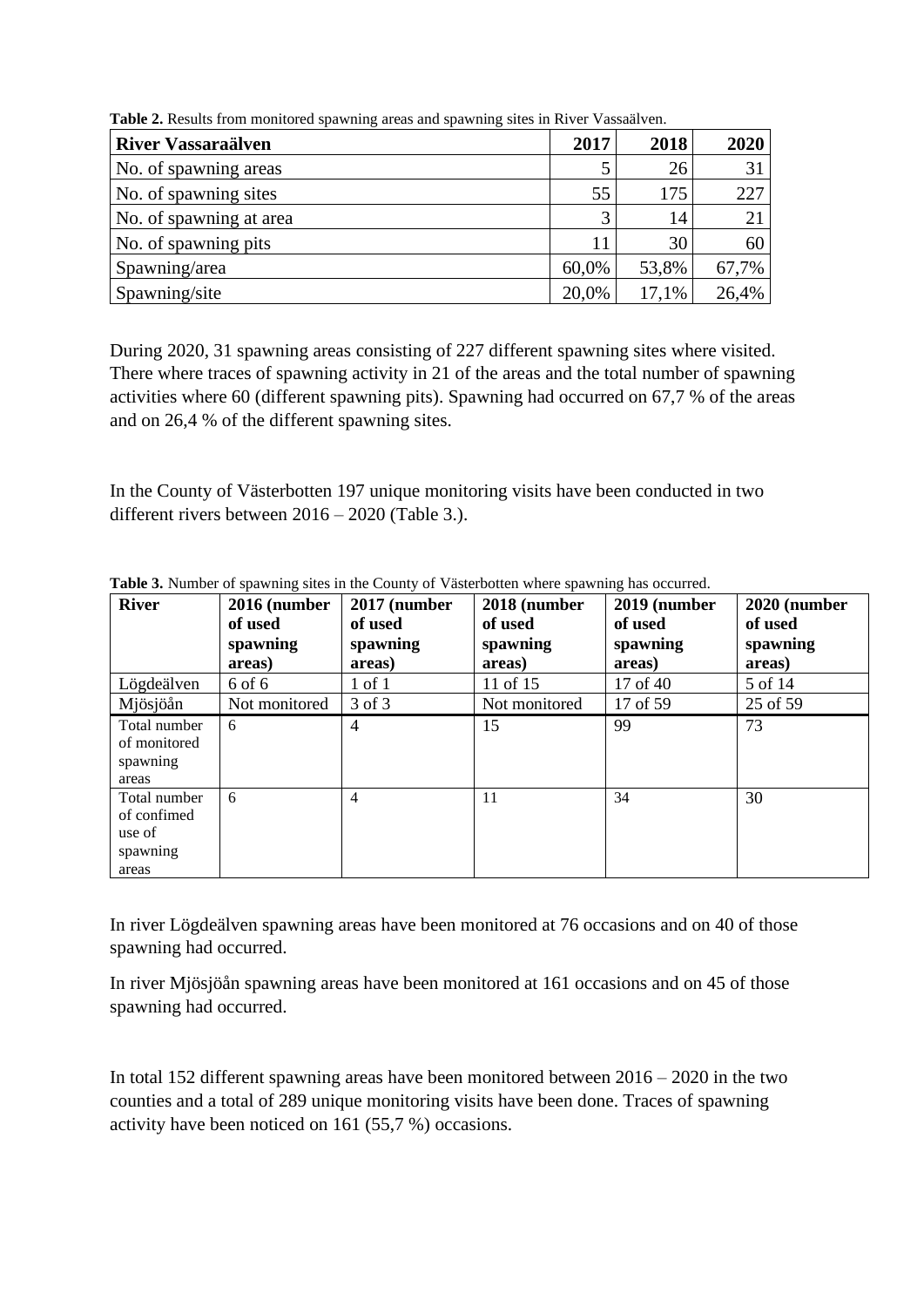#### **Discussion**

One of the objectives in the ReBorN project was to create 2300 spawning sites  $(6 \text{ m}^2)$ . By the end of field season 2020 more than 10 000 spawning sites have been created. Smaller areas or single sites are mainly created or restored in small brooks. Larger areas that are made up of many sites are restored in larger rivers like the main channels of the rivers Råne-, Kalix- and Lögdeälven. These spawning areas can be as big as  $2000 \text{ m}^2$  at some places where lots of gravel in the right sizes where found and other conditions where favorable (Fig. 2). The spawning areas are usually located at the top of a rapid (river neck, where calm water pass over into a rapid).



*Figure 2. A large spawning area (~ 2000 m<sup>2</sup> ) at Snasko in river Råneälven. It stretches from the river neck and 200 meters upstream. Photo: Andreas Broman, CABN*

As seen in Table 2 the number of spawning sites and areas have increased over the years as the project been running. This means that spawning fish in the river get more and larger areas for spawning by every year and hopefully don't have to compete amongst themselves in order to find good spawning beds. The result is also depending on the amount of fish that is spawning each year both stationary fish and anadromous fish that migrates up into the river for spawning each year. More mature fish in the river, the more signs of activity will be noticed.

The monitoring in 2020 was not complete due to a couple of different factors. In the County of Västerbotten there was very high water levels in the autumn when the monitoring was taken place which made the monitoring difficult and only 14 areas where visited in the mainstem of river Lögdeälven, however 59 areas were visited in river Mjösjöån. In the County of Norrbotten it was snow and cold making the monitoring though, although 31 spawning areas in river Vassaraälven was monitored (Fig. 3). No monitoring where conducted in the other rivers in the County of Norrbotten.